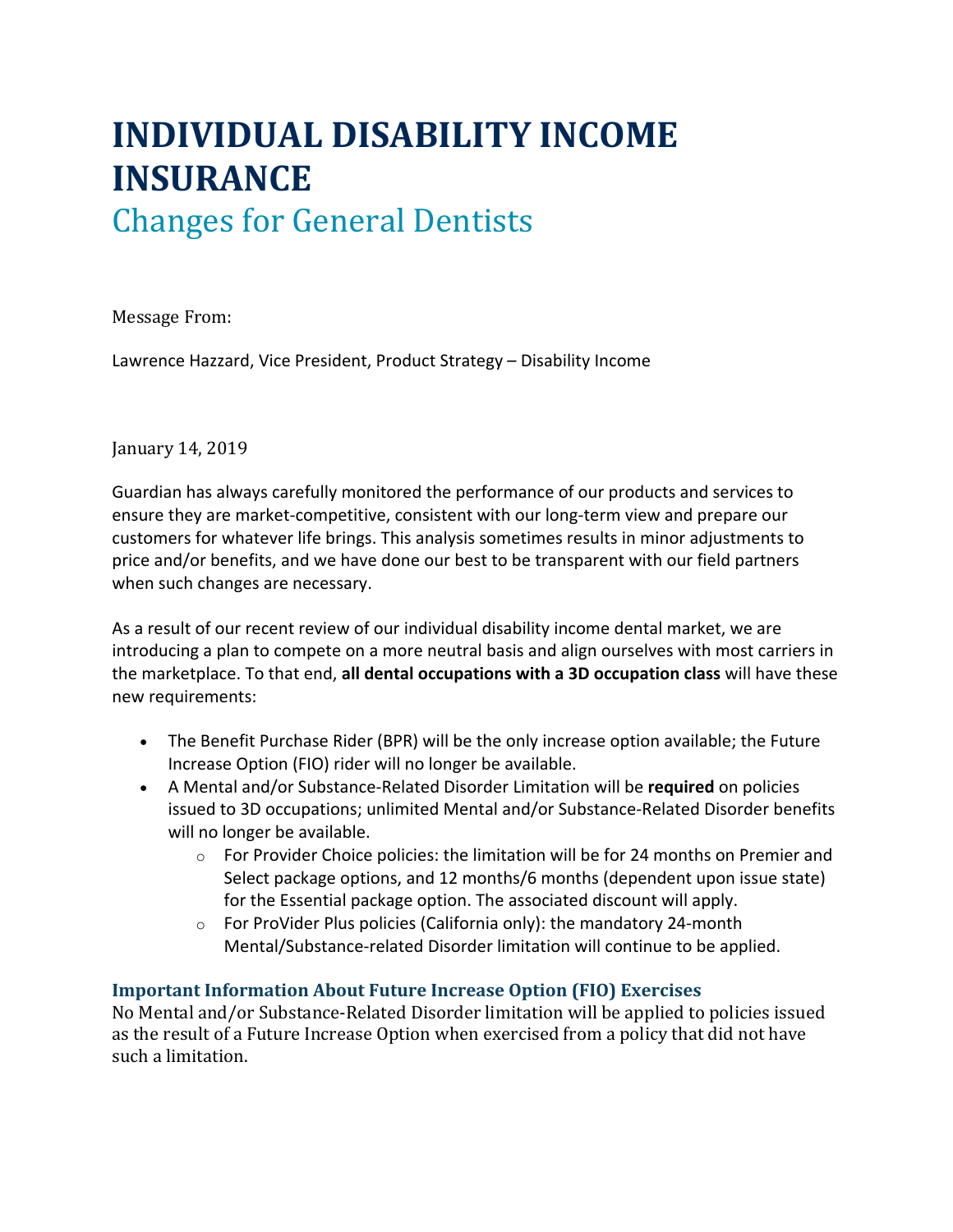#### **California Only: Occupation Class Upgrades for Dental Specialists**

Effective 2/23/2019, Endodontists, Oral Surgeons, Orthodontists, Pediatric Dentists, Periodontists, and Prosthodontists will be upgraded from an Occupation Class 3D to an Occupation Class 4M in California only. Note: The new 3D occupation restrictions noted above will not apply to these occupations, however, the mandatory 24-month Mental/Substance-related Disorder limitation in California will continue to apply.

## **New Rules Are Effective After Close of Business on February 22, 2019**

This plan will be implemented as early in the selling season as possible. As of February 1, 2019, the Illustration system will be updated with the 3D restrictions noted above, as well as the California-only occupation class upgrades. Applications received after February 22, 2019, will be issued with the above requirements, regardless of when the application was dated.

| Karen Rugg, 2 VP, Underwriting - DI                                   | Karen Rugg@glic.com                                           | 413-395-4384 |
|-----------------------------------------------------------------------|---------------------------------------------------------------|--------------|
| Carl Amick, VP Pricing and<br><b>Underwriting Policy</b>              | Carl Amick@glic.com                                           | 413-395-4351 |
| Timothy Coe, Director, IM Life & DI<br><b>New Business Operations</b> | Timothy Coe@glic.com                                          | 413-395-4254 |
| Stacy McCann, Head of Internal<br>Sales, Agency Distribution          | Stacy McCann@glic.com                                         | 413-395-4543 |
| <b>Regional IDI Wholesalers</b>                                       |                                                               |              |
| East - Tom Wong                                                       | Thomas C. Wong@glic.com                                       | 646-235-8439 |
| Southeast - Don Campfield                                             | Donald X Campfield@glic.com                                   | 617-797-9868 |
| West - Travis Christy                                                 | Travis X Christy@glic.com                                     | 505-306-5264 |
| <b>Internal Wholesalers</b>                                           |                                                               |              |
| West - Dylan McCullough                                               | Dylan McCullough@glic.com                                     | 413-395-4529 |
| East & Southeast $-$                                                  | Tanya Wasielewski@glic.com                                    | 413-395-4179 |
| Tanya Wasielewski                                                     |                                                               |              |
| <b>Underwriting &amp; New</b><br><b>Business</b>                      |                                                               |              |
| <b>Northeast</b>                                                      | NortheastDIGeneralUnderwritingQuestions@glic.com 866-672-1964 |              |
| Southeast                                                             | SoutheastDIGeneralUnderwritingQuestions@glic.com 866-672-2018 |              |